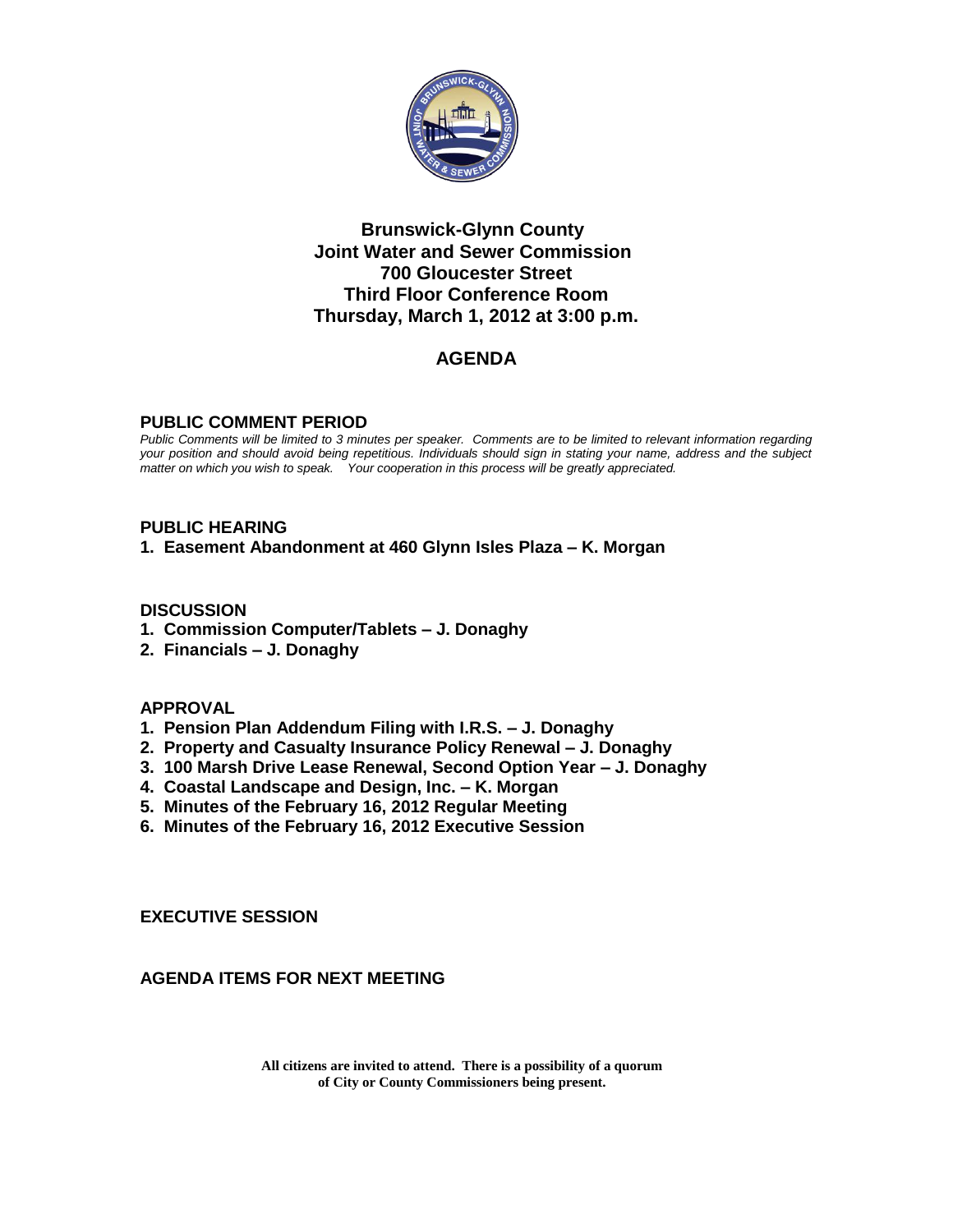

#### **Brunswick-Glynn County Joint Water and Sewer Commission 700 Gloucester Street Third Floor Conference Room Thursday, March 1, 2012 at 3:00 p.m.**

# **MINUTES**

- **PRESENT: Clyde Taylor, Chairman James Brooks, City Commissioner Bob Coleman, County Commissioner Cornell Harvey, City Commissioner Tony Sammons, Commissioner**
- **ALSO PRESENT: Keith P. Morgan, Executive Director John Donaghy, Chief Financial Officer Desiree E. Watson, JWSC Attorney Barbara Rogers, JWSC**

Chairman Taylor called the meeting to order and provided the invocation.

# **PUBLIC COMMENT PERIOD**

There being no citizens who wished to address the Commission, Chairman Taylor closed the public comment period.

## **PUBLIC HEARING**

## **1. Easement Abandonment at 460 Glynn Isles Plaza – K. Morgan**

Mr. Morgan advised Commissioners that Dick's Sporting Goods occupies space in the Glynn Isles Plaza. Reconstruction to accommodate Dick's Sporting Goods necessitated the relocation of existing water and sewer utilities behind Circuit City, Carpet One and Michaels. A portion of the existing water and sewer utility easement, within which those affected utilities were located, is to be abandoned.

This item was opened for public comment, no one addressed the Board.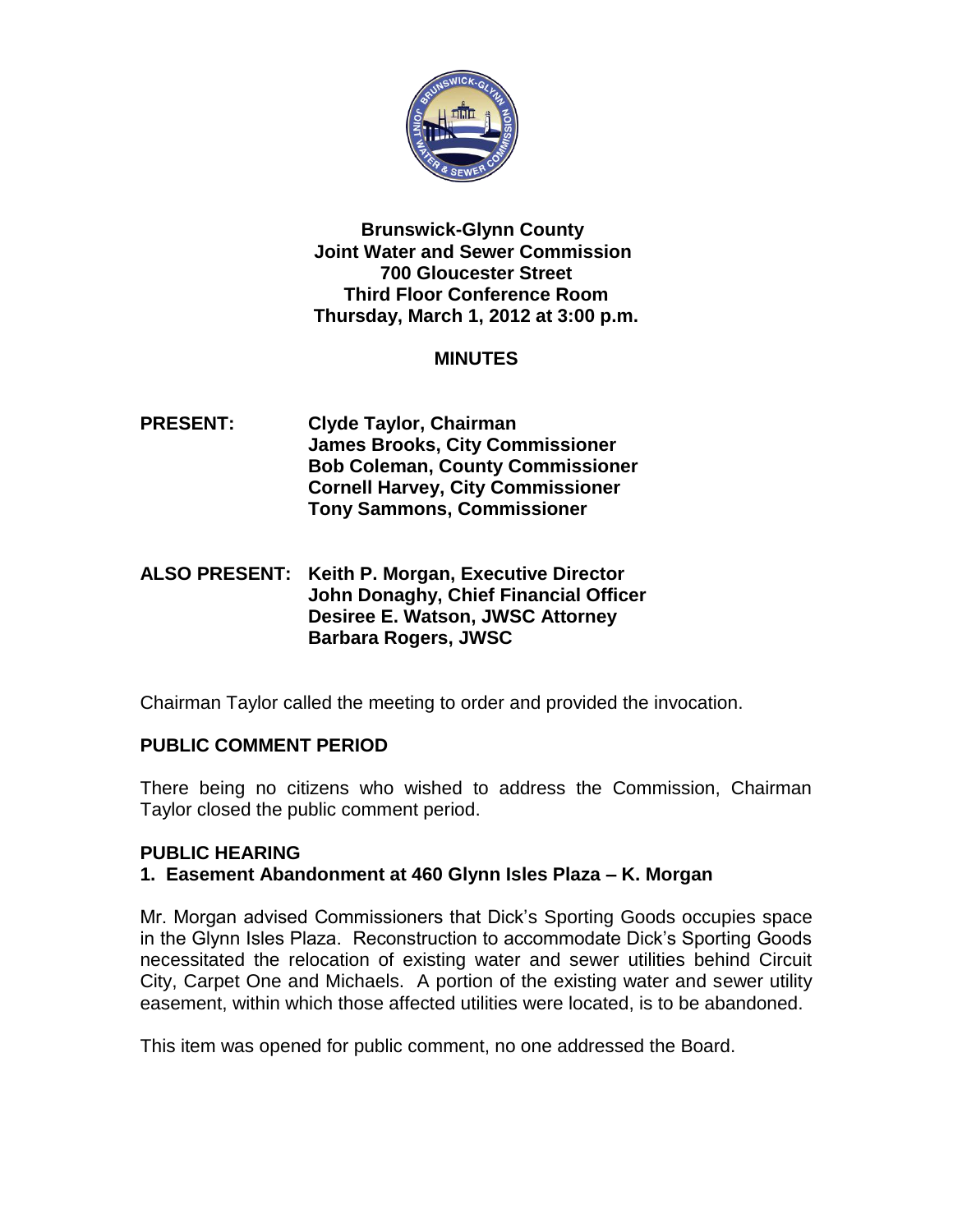Commissioner Coleman made a motion seconded by Commissioner Brooks to approve the abandonment of a portion of the existing water and sewer utility easement located in the Glynn Isles Plaza in accordance with the recommendations as presented Motion carried 4-0-0. *(Commissioner Harvey was not available for the vote).*

## **DISCUSSION**

# **1. Commission Computer/Tablets – J. Donaghy**

Mr. Donaghy stated that he had prepared a list of questions regarding the intended use of the computers/tablets for the Commission's use. Commissioner Brooks stated that his intent was to eliminate the cost associated in producing the Commission notebooks for the meetings. Commissioners discussed several options.

Commissioner Sammons made a motion seconded by Commissioner Brooks to table the item until a decision on the board expansion was decided. Motion carried 4-0-0. *(Commissioner Harvey was not available for the vote*).

# **2. Financials – J. Donaghy**

Mr. Donaghy reviewed the January 31, 2012 Comparative Balance Sheet, Revenue and Expenditure Budget Report, Accounts Receivable Summary and the Contract Savings Report. Commissioners asked questions as they reviewed each of the reports.

## **APPROVAL**

## **1. Pension Plan Addendum Filing with IRS – J. Donaghy**

Mr. Donaghy stated the JWSC provides a Defined Benefit Pension Plan to employees through the Georgia Municipal Association. In October 2011, the JWSC approved a revised Adoption Agreement which the GMA Master Agreement made necessary by changes in IRS regulations. The JWSC Adoption contains a provision for terminated vested benefits which is an additional provision to the GMA master plan. GMA must file documents to obtain a ruling of approval by the IRS.

Commissioner Brooks made a motion seconded by Commissioner Harvey to approve submitting the documents necessary for Application of Determination to the Internal Revenue Service by the law firm of Ice Miller and to authorize the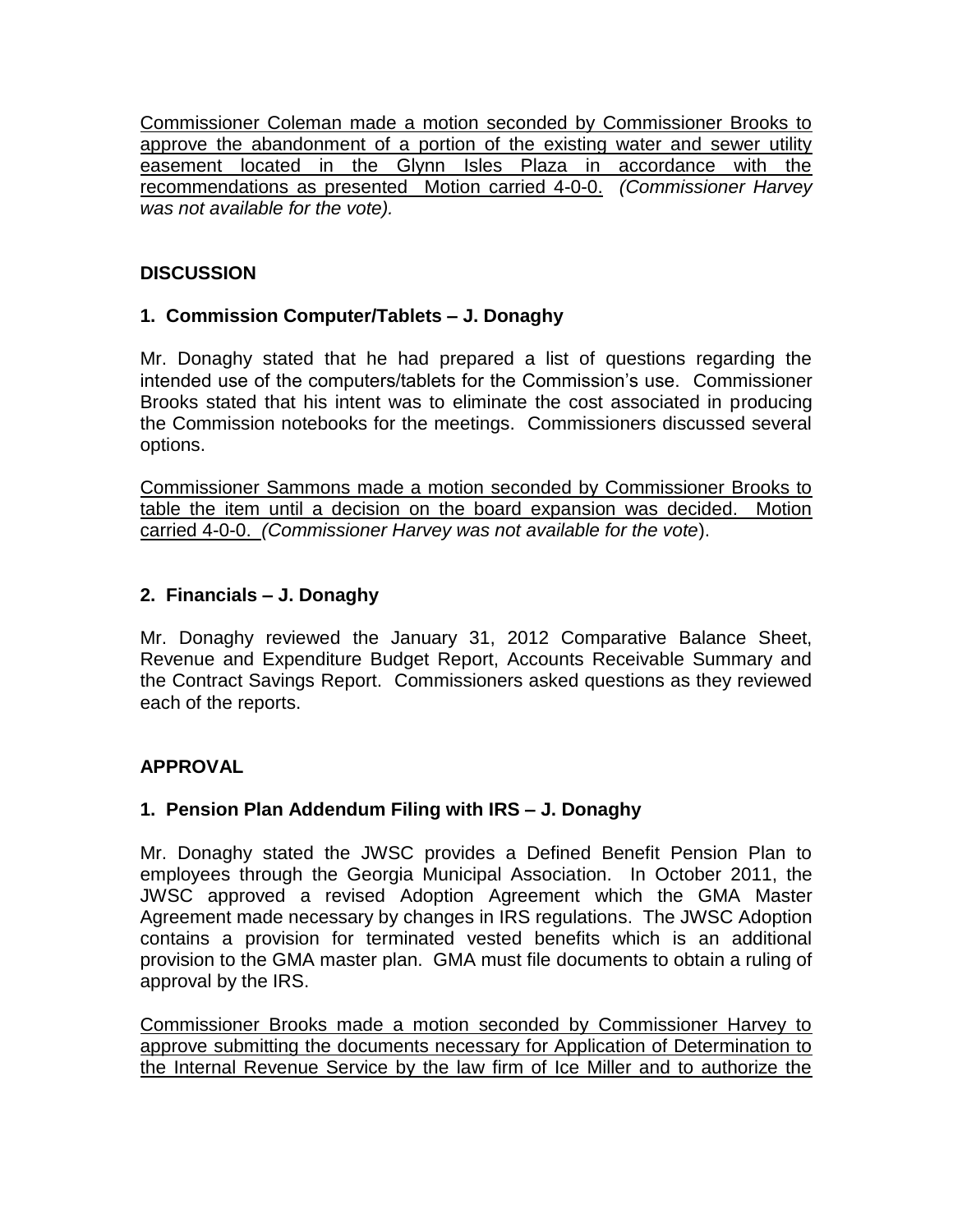Chairman, Executive Director and Pension Secretary (CFO) to execute the necessary documents. Motion carried 5-0-0.

# **2. Property and Casualty Insurance Policy Renewal – J. Donaghy**

Mr. Fred McGinty of McGinty Gordon & Associates presented to the Commission his recommendations and updated insurance and premium summary for 2012. A short discussion was held concerning coverage and pricing.

Commissioner Sammons made a motion seconded by Commissioner Harvey to approve the renewal recommendations presented by Mr. McGinty with a not to exceed expenditure of \$394,025.00, and authorize the Chairman and staff to accept a more favorable quote should one be received countering CNA's quote. Motion carried 5-0-0.

## **3. 100 Marsh Drive Lease Renewal, Second Option Year – J. Donaghy**

On February 18, 2010 the JWSC entered into a four year lease with annual renewals for the property at 100 Marsh Drive, site of a JWSC lift station. Staff recommends approval of the second option year renewal at a cost of \$100 per month.

Commissioner Sammons made a motion seconded by Commissioner Coleman to approve the second option year of the lease with Mr. Harvey Anderson for property located at 100 Marsh Drive at a cost of one hundred dollars (\$100.00) per month. Motion carried 5-0-0.

## **4. Coastal Landscape and Design, Inc. – K. Morgan**

The Commission approved the award of bid to Coastal Landscape and Design, Inc. at the February 16, 2012 meeting. The award of bid was subject to the successful execution of a contract.

Commissioner Harvey made a motion seconded by Commissioner Coleman to approve the contract between the JWSC and Coastal Landscape and Design, Inc. for landscape services as described for an annual price of \$61,536 and authorize the Chairman and Executive Director to sign said contract accordingly. Motion carried 5-0-0.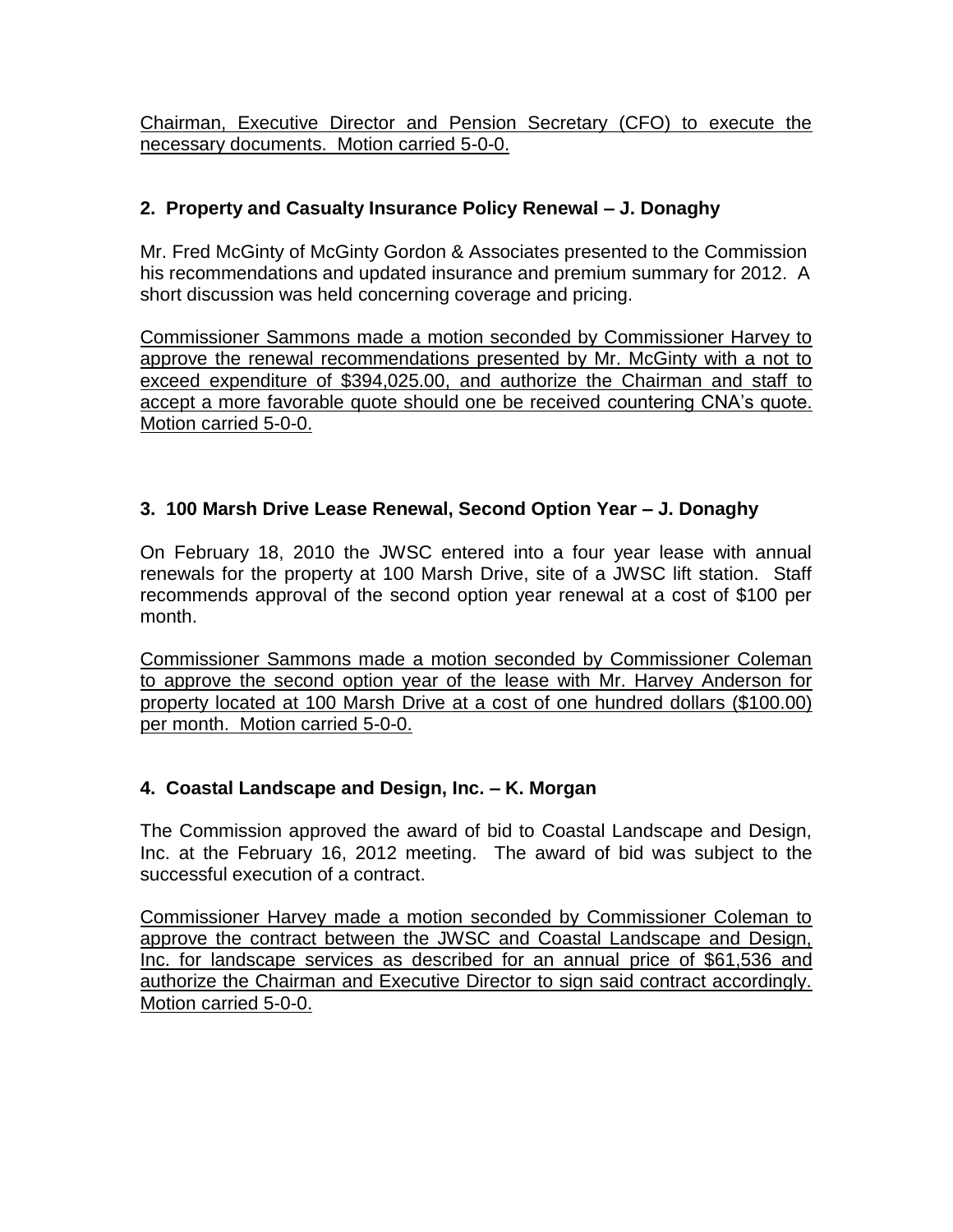### **5. Minutes of the February 16, 2012 Regular Meeting**

Commissioner Sammons made a motion seconded by Commissioner Harvey to approve the minutes of the February 16, 2012 Regular Meeting. Motion carried 4-0-1. *(Commissioner Brooks abstained*).

## **6. Minutes of the February 16, 2012 Executive Session**

Commissioner Harvey made a motion seconded by Commissioner Coleman to approve the minutes of the February 16, 2012 Executive Session. Motion carried 4-0-1. *(Commissioner Brooks abstained*).

Commissioner Harvey made a motion seconded by Commissioner Sammons to add to the agenda and approve Commissioner Brooks' absences. Motion carried 4-0-1. *(Commissioner Brooks abstained).*

## **EXECUTIVE SESSION**

Commissioner Sammons made a motion to close the public meeting and convene an executive session to discuss future property acquisition. Motion seconded by Commissioner Brooks. Motion carried 5-0-0.

Back in open session.

Commissioner Sammons made a motion seconded by Commissioner Harvey to continue to explore future property acquisition options. Motion carried 4-0-0. *(Commissioner Coleman was unavailable for the vote).*

## **AGENDA ITEMS FOR NEXT MEETING**

A short discussion was held concerning the next JWSC Agenda.

Commissioner Harvey made a motion seconded by Commissioner Brooks to adjourn the meeting. Motion carried 4-0-0. (*Commissioner Coleman was unavailable for the vote).*

> \_\_\_\_\_\_\_\_\_\_\_\_\_\_\_\_\_\_\_\_\_ Clyde Taylor, Chairman